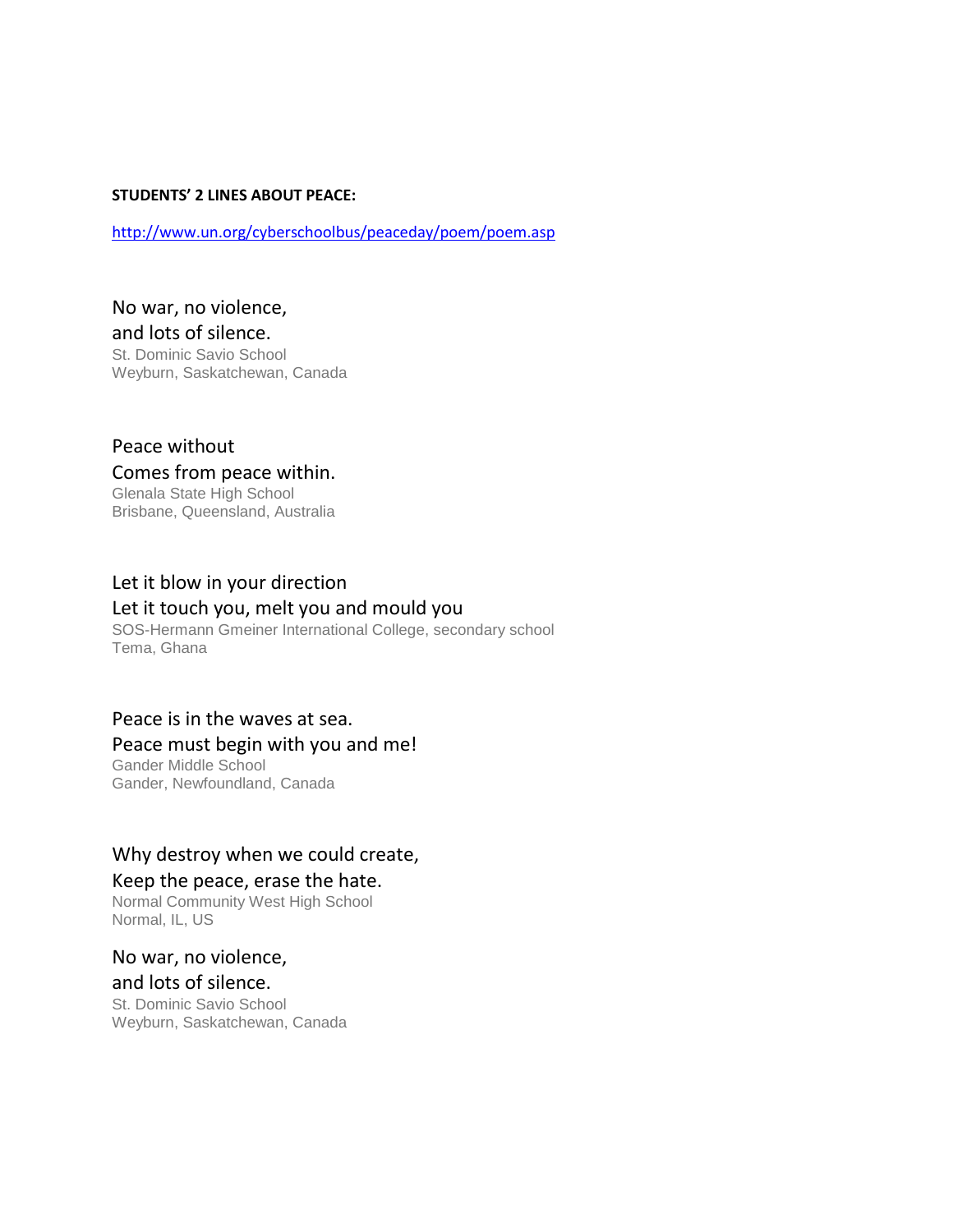#### We don't like it that our fathers must be soldiers and shoot other children's fathers. **Engbrottsskolan**

Ctvidaberg, Sweden

There comes an army; here comes another. They meet in the middle and declare PEACE. Holy Cross Primary School Western Cape, South Africa

The condition of the heart can alter the perspective of a person. The condition of the hearts of a nation can alter the state of mankind—PEACE.

Walnut Ridge Middle School Library Walnut Ridge, AR, US

Why have a war—

## It's all happened before.

Lornshill Academy Clackmannanshire, Scotland, United Kingdom

# GUERRE, paix, guerre, paix, guerre, PAIX. Quand ferons-NOUS, ensemble, le bon choix?

Ecole secondaire publique de La Salle Ottawa, Ontario, Canada

### If only PEACE were understood,

#### What couldn't be now, in the future could.

Milwaukee German Immersion School Milwaukee, WI, US

### Don't shoot at me, my friend,

I'm the same as you...a man.

Varga Katalin Gimnazium Szolnok, Hungary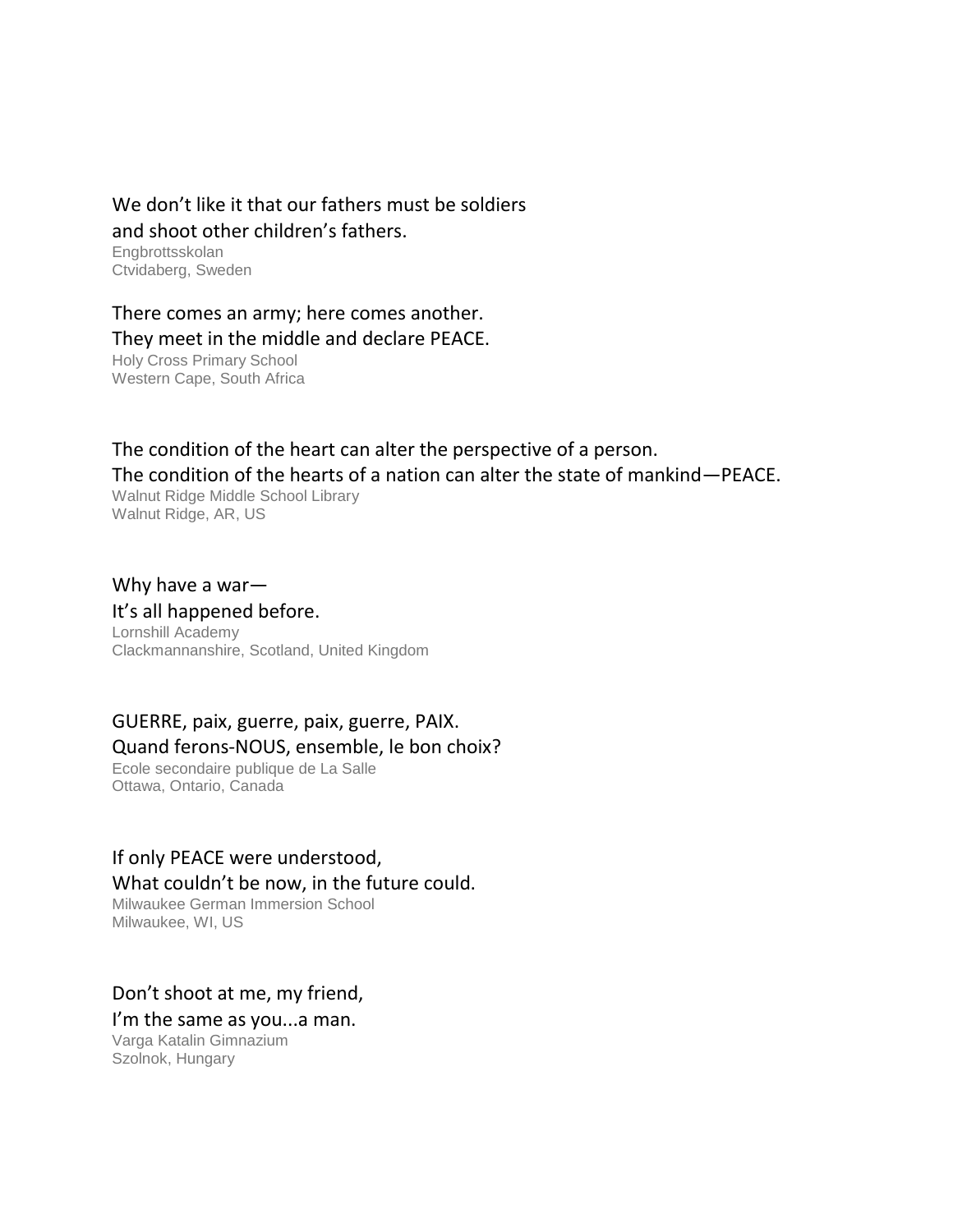## Pieces Pieces Pieces... Stitch them with the threads of non-violence, love, and equality. Ah hah! Beautiful dress of Peace!

Global Vision Students (attached to Madarai Kamaraj University) Madarai, India

What is peace? The most beautiful thing the world can make. Is it true? We don't know, but it's a great thing to reach for. Arcadia Elementary W.Taylorsville, UT, US

If you have a friend and that friend gets more friends And those friends get still more friends, together we make friendship. Runanskolan

Sollentuna, Sweden

## Peace is the sound of my mom's heart when I come in the door safe at night.

Colbert Elementary School Boca Raton, FL, US

### Apologize when you are wrong It will show that you are strong

Dinkelmeyer School North Bellmore, NY, US

# Mothers, fathers, why do you fight

when everybody is someone's child?

Utsjoen saamelaislukio Utsjoki, Finland